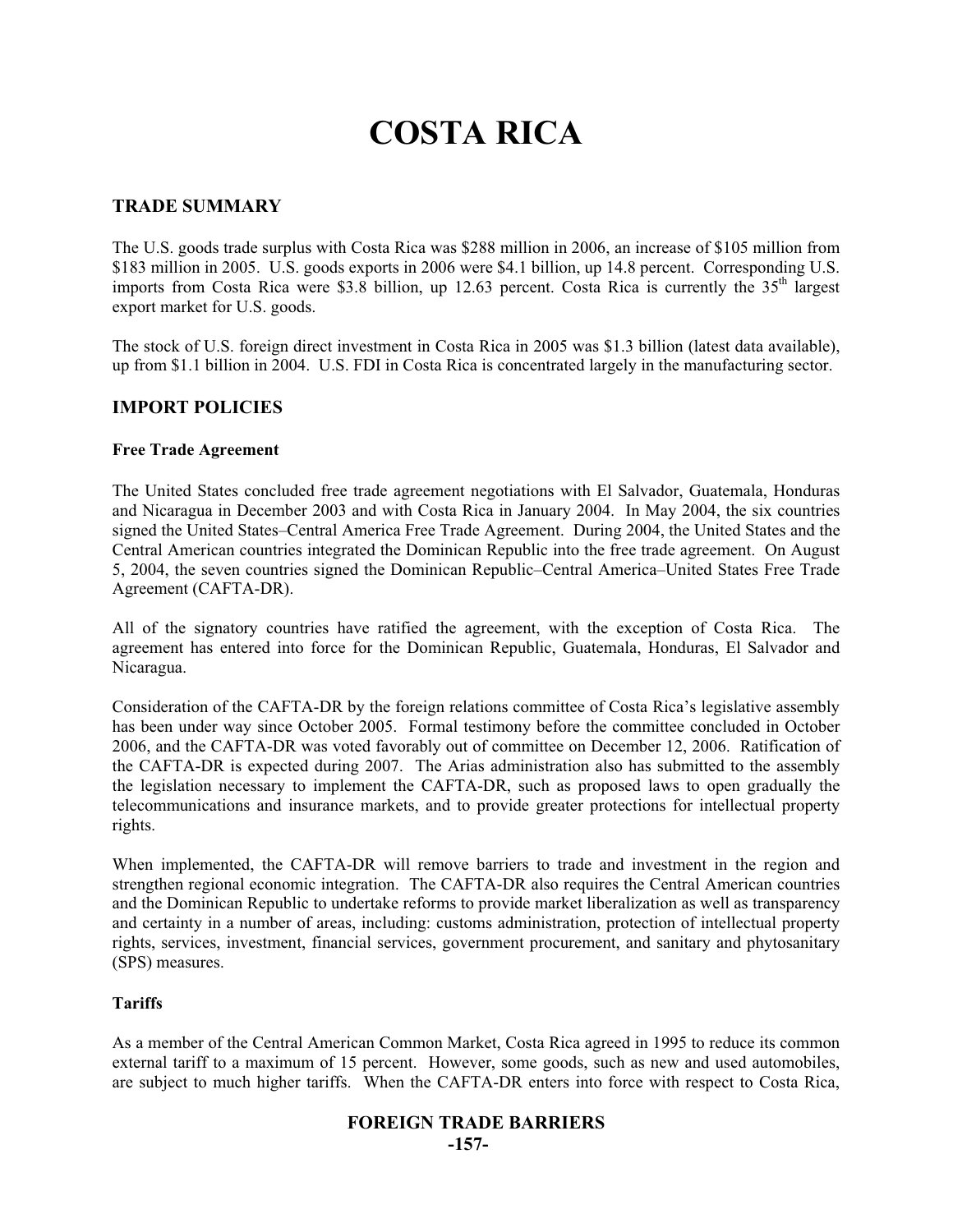about 80 percent of U.S. industrial goods will enter Costa Rica duty-free immediately, with the remaining tariffs phased-out over ten years. Nearly all textile and apparel goods that meet the agreement's rules of origin will be duty-free and quota-free immediately, promoting new opportunities for U.S. and regional fiber, yarn, fabric and apparel manufacturing companies.

Most tariffs on agricultural products range from 1 percent to 15 percent. However, selected agricultural commodities currently are protected by tariffs that significantly exceed the 15 percent CACM common external tariff ceiling. These commodities include: frozen french fries (40 percent), fresh potatoes (46 percent), dehydrated potatoes (up to 90 percent), dairy products (40 percent to 65 percent) and poultry products (up to 150 percent). Under the CAFTA-DR, when the agreement enters into force, more than half of U.S. agricultural exports to Costa Rica will be duty-free immediately. Costa Rica will eliminate its remaining tariffs on virtually all agricultural products within 15 years (17 years for chicken leg quarters and 20 years for rice and dairy products). For the most sensitive products, tariff-rate quotas (TRQs) will permit some immediate duty-free access for specified quantities during the tariff phase-out period, with the duty-free amounts expanding during that period. Costa Rica will liberalize trade in fresh potatoes and onions through expansion of an existing TRQ, rather than by tariff reductions.

The agreement will also require transparency and efficiency in administering customs procedures, including the agreement's rules of origin. Under the CAFTA-DR, Costa Rica has committed to ensure greater certainty and fairness in the administration of these procedures, and all CAFTA-DR countries agreed to share information to combat illegal transshipment of goods.

# **STANDARDS, TESTING, LABELING AND CERTIFICATION**

The establishment of an electronic "one-stop" import-export window in 2000 and other more recent improvements have reduced the time required for customs processing in Costa Rica. Nonetheless, procedures remain complex and bureaucratic.

Under current regulations, Costa Rica does not require testing prior to selling food products. The Ministry of Health must test and register domestically-produced or imported pharmaceuticals, feeds, chemicals and cosmetics before they can be sold in Costa Rica. As implemented, however, this system appears to be enforced more rigorously on imported goods than on domestically-produced goods. For example, domestic products are often not subjected to analysis due to a lack of adequate laboratory testing equipment and funds.

In addition, Costa Rica requires that all imported products be certified safe and allowed for sale in the country of origin in order to be registered. Food traders express concern regarding the length of time it takes to register a product under this process, which can take months. Costa Rica requires extensive documentation to be notarized by the Costa Rican consulate in the country of origin for the importation of distilled spirits. These import requirements are burdensome and costly to U.S. exporters. The five Central American countries, including Costa Rica, are in the process of developing common standards for the importation of several products, including distilled spirits, which should facilitate trade.

Sanitary and phytosanitary (SPS) requirements can often be cumbersome and lengthy. In addition, the Ministry of Agriculture and Livestock enforces SPS measures that appear to be inconsistent with international standards and not based on science (e.g., zero tolerance for salmonella on raw meat and poultry products).

Legislation passed in 2005 creating a national animal health service provides statutory authority for Costa Rica to undertake an equivalency determination to recognize the equivalence of the U.S. food safety and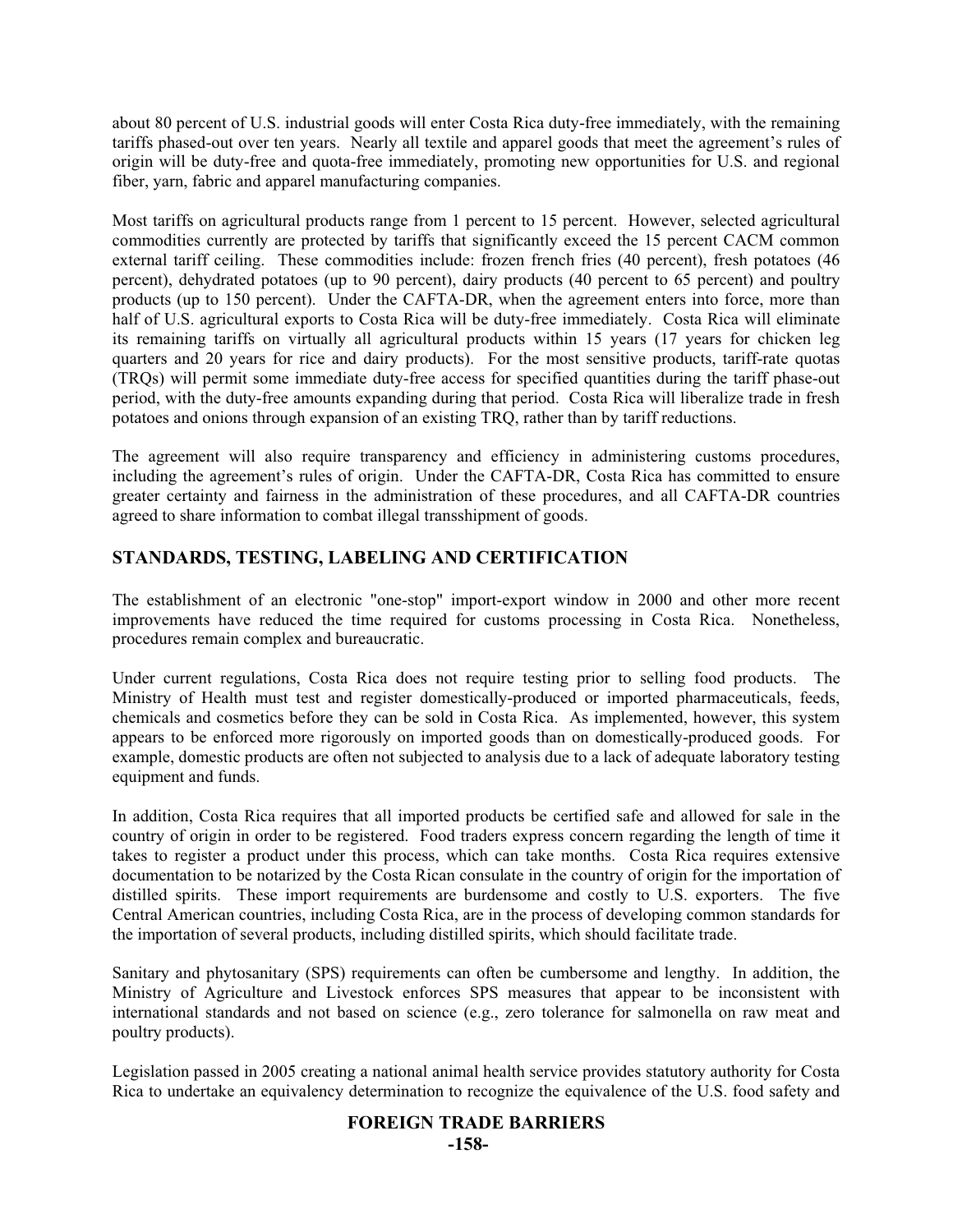inspection system for meat and poultry. Current requirements call for the approval of individual meat and poultry plants as a prerequisite for exporting to Costa Rica. Costa Rica has committed to complete its equivalence determination prior to the entry into force of the CAFTA-DR.

# **GOVERNMENT PROCUREMENT**

Costa Rica is not a signatory to the World Trade Organization (WTO) Agreement on Government Procurement. In recent years, a growing number of U.S. exporters and investors have reported unsatisfactory experiences in participating in Costa Rican government procurements. For example, the Costa Rican government, through its Comptroller General, has occasionally annulled contract awards and required government agencies to re-bid tenders to supply large state-owned enterprises. The Costa Rican government has also substantially modified tender specifications midway through the procurement process. The bidders in these cases were forced to bear the costs associated with these changes.

The CAFTA-DR, when it enters into force with respect to Costa Rica, will require the use of fair and transparent procurement procedures, including advance notice of purchases and timely and effective bid review procedures, for procurement covered by the agreement. Under the CAFTA-DR, U.S. suppliers will be permitted to bid on the procurements of most Costa Rican government entities, including stateowned enterprises, on the same basis as Costa Rican suppliers. The anti-corruption provisions in the agreement will require each government to ensure under its domestic law that bribery in trade-related matters, including in government procurement, is treated as a criminal offense or is subject to comparable penalties.

# **EXPORT SUBSIDIES**

Tax holidays are available for investors in free trade zones, unless tax credits are available in an investor's home country for taxes paid in Costa Rica. In 2000, Costa Rica ceased granting financial investment subsidies and tax holidays to new exporters.

Under the CAFTA-DR, Costa Rica has committed to not adopt new duty waivers or expand existing duty waivers conditioned on the fulfillment of a performance requirement (e.g., the exportation of a given level or percentage of goods). Costa Rica may maintain existing duty waiver measures through 2009 provided such measures are consistent with its WTO obligations.

# **INTELLECTUAL PROPERTY RIGHTS (IPR) PROTECTION**

The U.S. continues to have concerns over Costa Rica's inadequate enforcement of intellectual property laws. Consequently, Costa Rica remained on the 2006 Special 301 Watch List. While many elements of Costa Rican intellectual property laws appear to be in line with international standards, the country's criminal codes have certain weaknesses, including minimum amounts in damages necessary to justify imprisonment, that limit effective deterrence of intellectual property crimes. Initiatives, including the formation of an inter-governmental intellectual property rights commission and the training of judges and prosecutors on intellectual property laws, have not produced significant improvements in the prosecution of IPR crimes. Further, a lack of political will to aggressively prosecute IPR violators, frequently attributed to scarce resources, has undercut deterrence.

Costa Rica is considering changes to its existing IPR laws to address limitations and loopholes that currently prevent effective enforcement. Several proposals to strengthen IPR laws have languished in the legislative assembly during the past two years. These and other IPR reforms will be needed to comply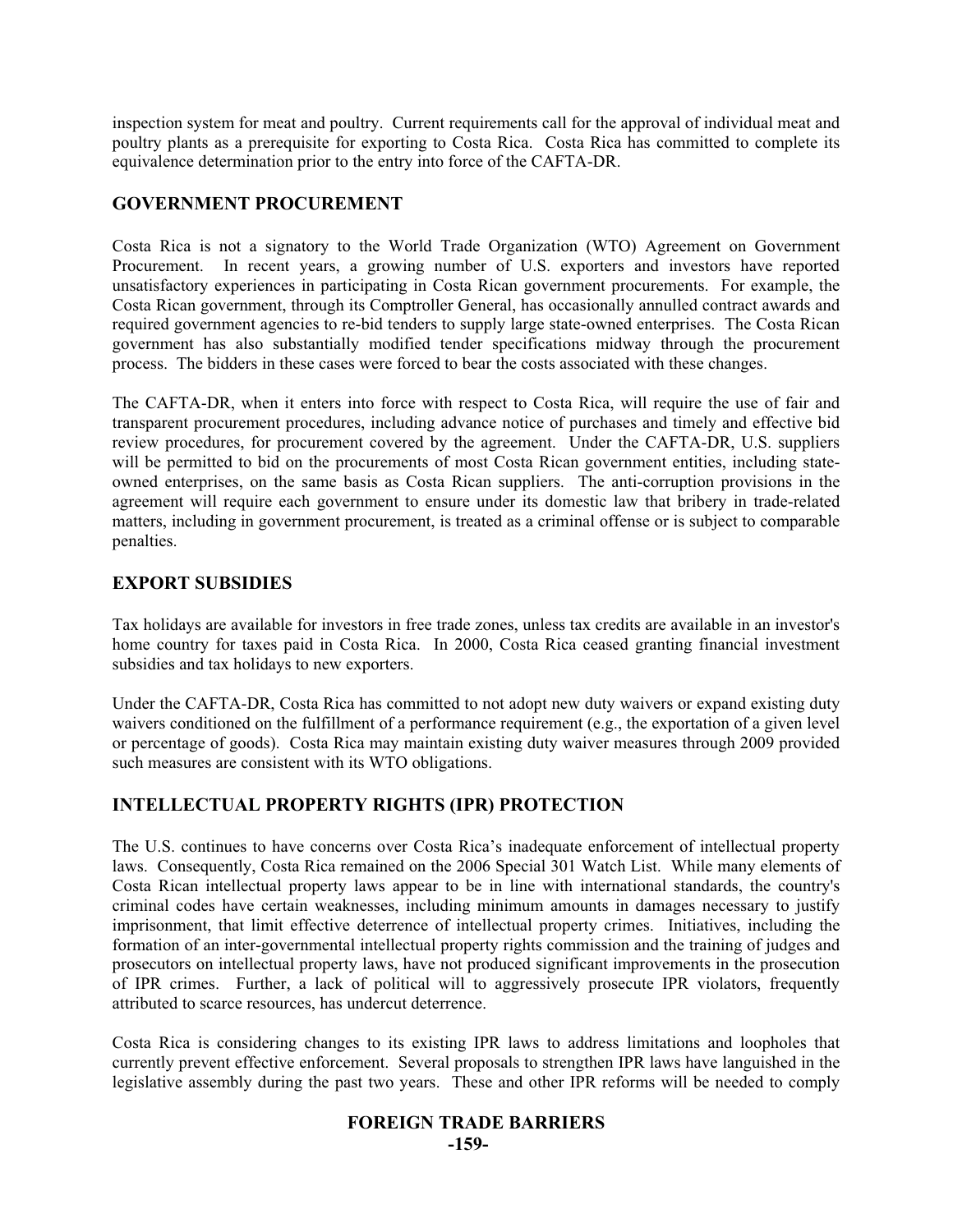with the requirements of the CAFTA-DR and will strengthen Costa Rica's IPR protection regime. Implementation of CAFTA-DR obligations also will provide stronger deterrence against piracy and counterfeiting by, for example, requiring Costa Rica to authorize the seizure, forfeiture, and destruction of counterfeit and pirated goods and the equipment used to produce them, something that the government is not currently capable of doing in an expeditious or effective manner. The CAFTA-DR will also mandate both statutory and actual damages for copyright and trademark infringement, helping to ensure that monetary damages can be awarded even when it is difficult to assign a monetary value to the violation.

#### **Patents, Data Protection and Plant Protection**

Costa Rica acceded to the Paris Convention for the Protection of Industrial Property in 1995. Amendments made to the patent law at that time extended the term of protection for a patent from 12 years to 20 years from the date of the filing of the application for all inventions.

Implementation of the CAFTA-DR obligations will require Costa Rica to protect data submitted for regulatory approval against unfair commercial use for a period of five years following the issuance of marketing approval for pharmaceuticals and ten years for agricultural chemicals.

CAFTA-DR obligations will require that Costa Rica accede to the UPOV Convention (International Union for the Protection of New Varieties of Plants, 1991) and make best efforts to provide patent protection for plants.

#### **Copyrights**

Costa Rica's copyright law is not uniformly enforced. Long delays in copyright enforcement cases continue to be a serious problem. The copyright regime was revised in 1994 to provide specific protection for computer software and in 1999 to protect integrated circuit designs. In addition, Costa Rica became a Party to the WIPO Copyright Treaty and the WIPO Performances and Phonograms Treaty in 2002. Though piracy of satellite television transmissions by the domestic cable television industry has been curtailed, U.S. industry continues to express concern that some apartment buildings and hotels continue to engage in satellite signal piracy.

Unauthorized sound recordings, videos, optical discs and computer software are also widespread, although some progress has been made in reducing their presence in the market. Efforts in copyright protection are significantly hindered by the lack of adequate funding and personnel committed to intellectual property enforcement.

CAFTA-DR enforcement provisions are designed to help reduce copyright piracy.

#### **Trademarks**

The sale of imported counterfeit reproductions of well known trademarks is common in Costa Rica. Legal recourse against these practices is available in Costa Rica, but may require protracted and costly litigation. Costa Rican authorities have recently intensified efforts to raid businesses and confiscate property, especially clothing, which is infringing registered trademarks.

# **FOREIGN TRADE BARRIERS -160-**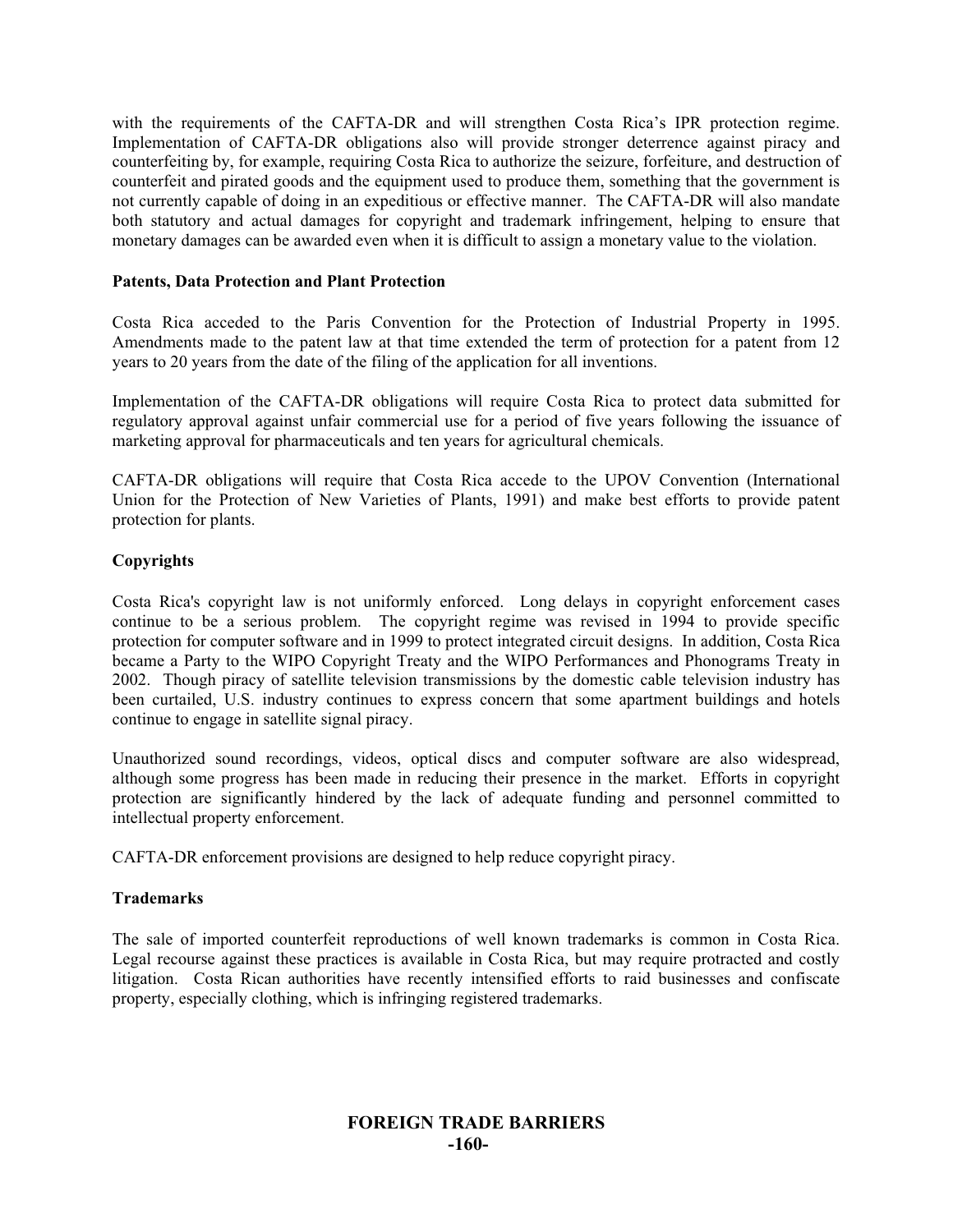#### **SERVICES BARRIERS**

Costa Rica's insurance, telecommunications, electricity distribution, petroleum distribution and railroad sectors are all state monopolies. In addition, there are restrictions on the participation of foreign companies in some private sector activities, such as customs handling, medical services, ferry service, prison operation and professional services. Under the CAFTA-DR, when the agreement enters into force with respect to Costa Rica, Costa Rica will accord substantial market access across the country's entire services sector, subject to a few exceptions. For example, liberalization in insurance will be achieved through a phased-in approach with an initial, limited opening at entry into force, an opening of the vast majority of the market by 2008 and a total opening by 2011. Costa Rica also agreed to the establishment of an independent insurance regulatory body. This will require further legislative and regulatory reform.

Costa Rican regulations restrict the ability of certain professions to practice on a permanent basis in Costa Rica, such as medical practitioners, lawyers, certified public accountants, engineers, architects and teachers. Such professionals must be members of a local association that sets residency, examination and apprenticeship requirements. However, under the CAFTA-DR, Costa Rica has agreed to allow the provision of certain professional services on a reciprocal basis and also agreed to provide for temporary licensing of professional services.

Costa Rica made specific commitments to open its telecommunications market in three key areas and to establish a regulatory framework to foster effective market access and competition. Under the CAFTA-DR terms that anticipated timely agreement ratification, certain telecommunications market segments in Costa Rica were to have opened up gradually, beginning with private network services on January 1, 2006; Internet services and wireless services were to have followed on January 1, 2007. However, since the CAFTA-DR did not enter into force with respect to Costa Rica by those dates, Costa Rica will provide such market openings as soon as the agreement enters into force.

Costa Rica has ratified its commitments under the 1997 WTO Financial Services Agreement and accepted the Fifth Protocol of the GATS. Under this agreement, Costa Rica committed to allow foreign financial service providers to establish foreign-owned bank subsidiaries not registered as Costa Rican companies in Costa Rica to provide lending and deposit-taking services, leasing services, credit card services, and financial information services. The Costa Rican insurance monopoly will be privatized in a phased approach to give U.S. insurance suppliers full access to the market by 2011.

Costa Rica made no commitments in the WTO for the provision of securities trading, for underwriting services, nor for any type of insurance services. The CAFTA-DR, however, provides for liberalization in all these areas (with insurance sector liberalization to be phased-in as noted above). Private commercial banks are required to open branches in rural areas of the country or to deposit with the Central Bank 17 percent of their checking account deposits for state-owned commercial banks that have rural branches in order to qualify for the benefits of the law. The CAFTA-DR will ensure that foreign banks are treated under the same rules as domestic private banks.

# **INVESTMENT BARRIERS**

The CAFTA-DR establishes a more secure and predictable legal framework for U.S. investors operating in Costa Rica. Under the CAFTA-DR, all forms of investment are protected, including enterprises, debt, concessions, contract and intellectual property. Upon implementation of the CAFTA-DR, U.S. investors will enjoy, in almost all circumstances, the right to establish, acquire and operate investments in Costa Rica on an equal footing with local investors. Among the rights the CAFTA-DR will afford to U.S. investors are due process protections and the right to receive a fair market value for property in the event